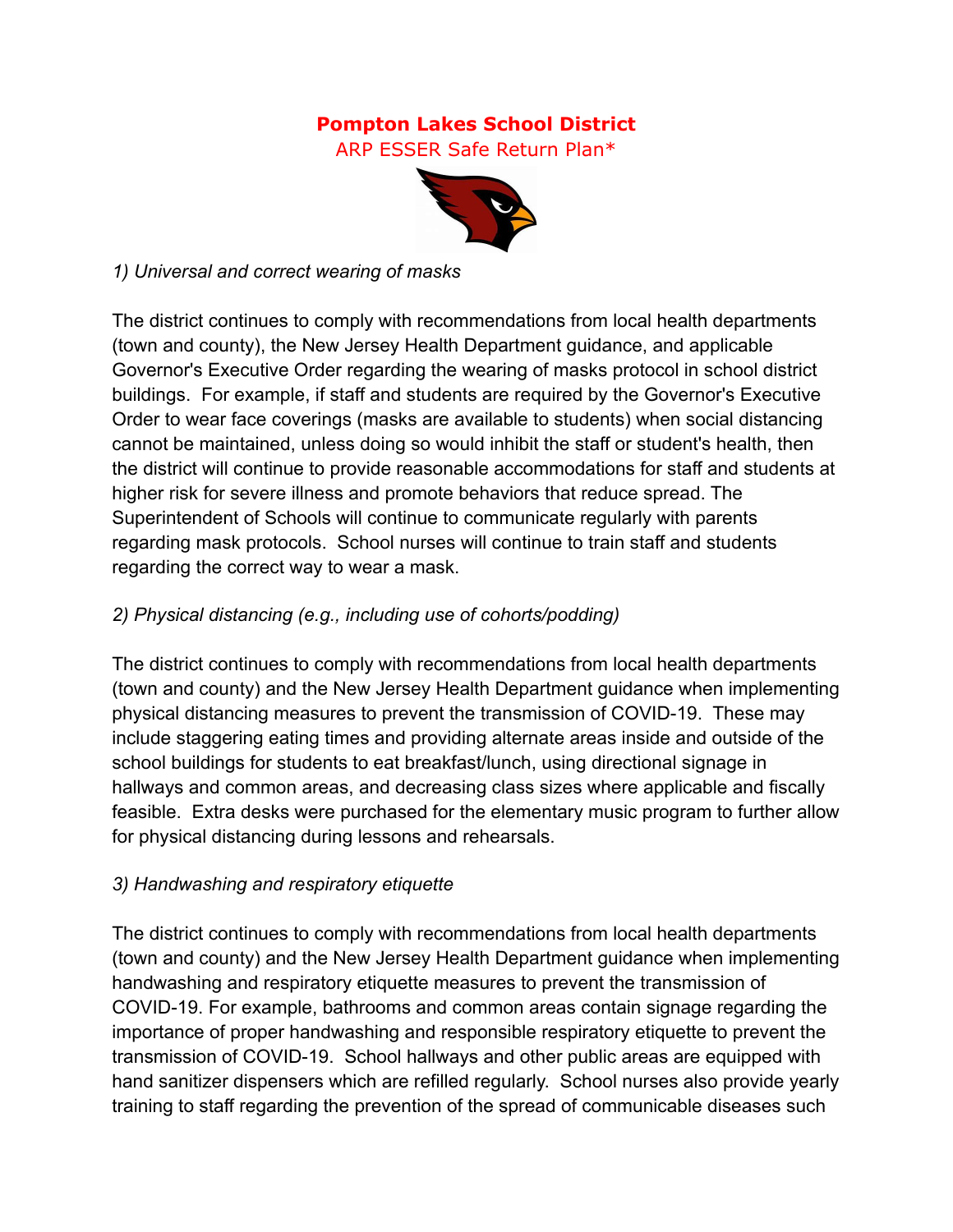as COVID-19. Health teachers provide training to students regarding the prevention of the spread of communicable diseases such as COVID-19.

#### *4) Cleaning and maintaining healthy facilities, including improving ventilation*

The district continues to comply with recommendations from local health departments (town and county) and the New Jersey Health Department guidance when implementing cleaning and disinfecting measures to prevent the transmission of COVID-19. The district will continue to adhere to existing required facilities cleaning practices and procedures, and any new specific requirements of the local health department as they arise. The school district will continue to maintain and implement a schedule for increased routine cleaning and disinfecting, especially of frequently touched surfaces and objects, and sanitize bathrooms daily and between use as much as possible. The district also plans to replace non-functioning windows in school buildings, add air conditioning systems in selected buildings to improve ventilation, and has opened the bidding process to replace a nonfunctioning heating system.

# *5) Contact tracing in combination with isolation and quarantine, in collaboration with the State, local, territorial, or Tribal health departments*

The district continues to comply with recommendations from local health departments (town and county) and the New Jersey Health Department guidance when requiring contact tracing in combination with isolation and quarantine. School nurses will continue to implement the district's contact tracing procedures, as well as educate the broader school community on the importance of contact tracing. Students and staff with symptoms

related to COVID-19 will be safely and respectfully isolated from others. If the school district becomes aware that an individual who has spent time in a district facility tests positive for COVID-19, district officials will continue to immediately notify local health officials, staff, and families of a confirmed case while maintaining confidentiality.

# *6) Diagnostic and screening testing*

The district continues to comply with recommendations from local health departments (town and county) and the New Jersey Health Department guidance when recommending diagnostic testing to district families. Parents/Caregivers will be responsible for screening their children for COVID-19 symptoms on a daily basis using the District's screening protocol, which was shared and will continue to be shared with all families. Per the mandate for State employees, public school staff must be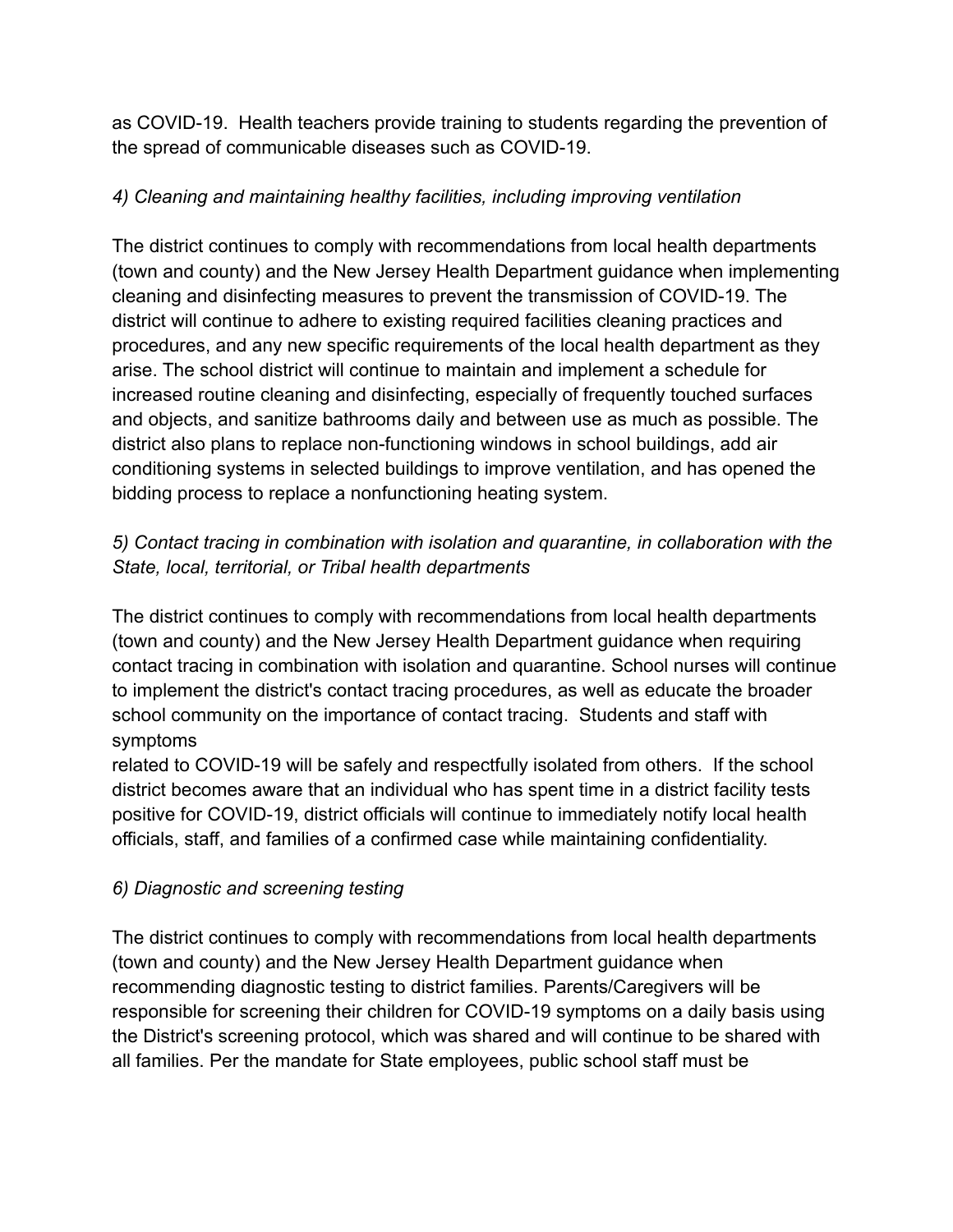vaccinated against COVID-19 or submit to weekly testing. A mobile testing unit is available for staff who require weekly testing.

#### *7) Efforts to provide vaccinations to educators, other staff, and students, if eligible*

Staff and students were invited to participate in three COVID-19 vaccination events sponsored by the Atlantic Health System and the Passaic County Health Department, respectively. The latest event occurred at one of the district's elementary schools. School nurses will continue to work with interested families to facilitate the necessary steps to coordinate COVID-19 vaccine appointments for eligible students with the local and county health departments.

# *8) Appropriate accommodations for children with disabilities with respect to health and safety policies*

The district continues to comply with recommendations from local health departments (town and county) and the New Jersey Health Department guidance by providing reasonable accommodations for children with disabilities with respect to health and safety policies.

# **Safe Return Plan Updated\***

*Describe how the LEA will ensure continuity of services including but not limited to services to address students' academic needs and students' and staff social emotional mental health and other needs which may include student health and food services.*

Appropriate district staff including but not limited to the Superintendent of Schools, Director of Curriculum, Instruction & Assessment, Business Administrator, Director of Special Services, Supervisor of Special Services, Director of Athletics, Director of School Counseling, building level principals/APs and department chairpersons, the K-8 District Learning Acceleration Coordinator, the District Technology Coordinator and Coach, Head of Buildings and Grounds, and Maschio's Food Service will ensure a continuity of services to address students' academic needs, students' and staff emotional mental health and other needs, and food services. Frequent meetings with appropriate staff, ongoing parent/caregiver communication, student counseling/services, and other activities, as deemed appropriate or applicable, continue to occur to maintain a continuity of services.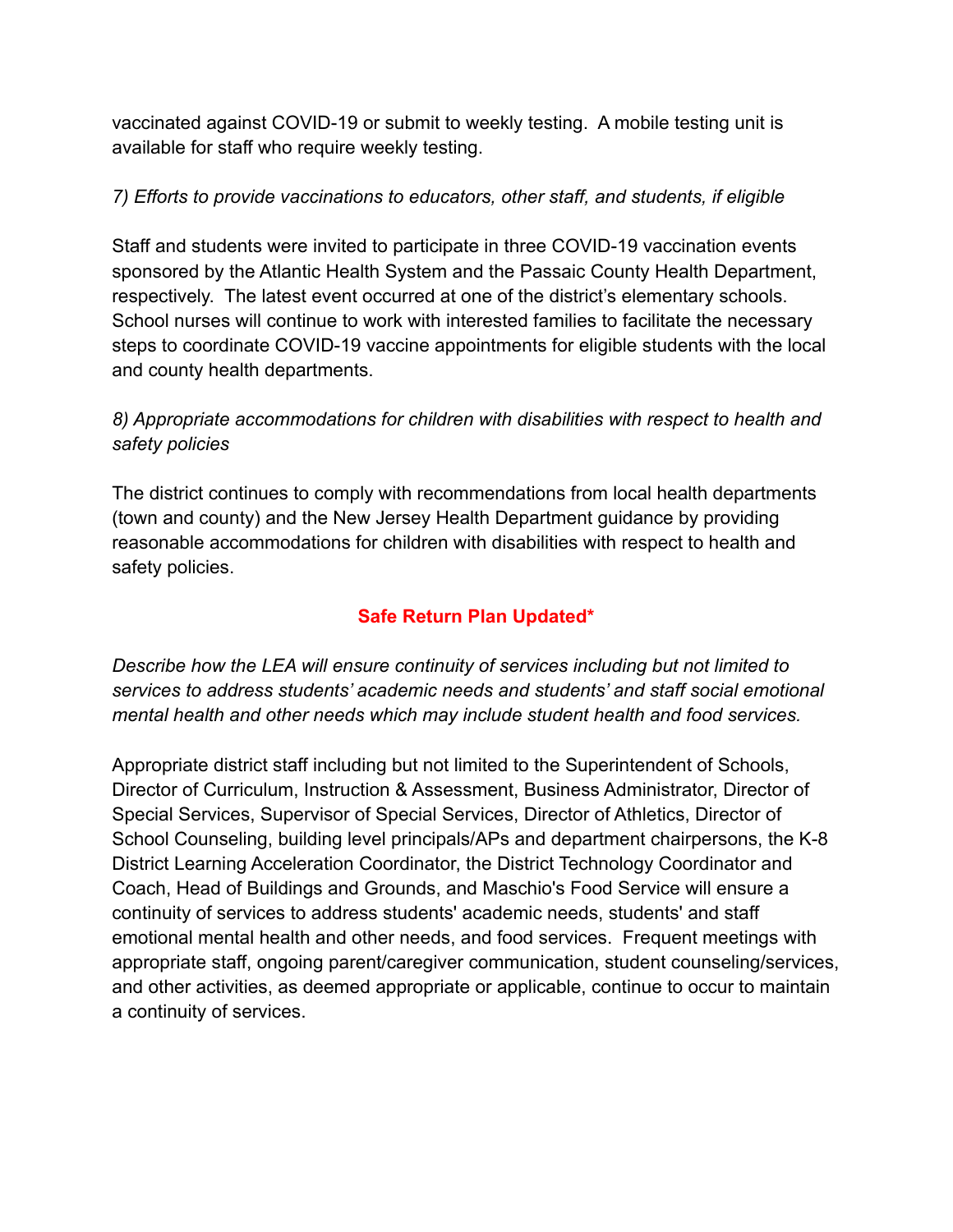*Describe how the LEA sought public comment on its plan and how it took those public comments into account in the development of its plan.*

The district presented the Safe Return Plan and sought public comment at the Board of Education meeting on June 8, 2021. Community input such as improving ventilation (e.g. adding air conditioning to selected classrooms) in district schools and changing the mask protocol for students to read as optional based on local health department guidance were added to the Safe Return Plan. Ongoing public comments continue to be accepted at subsequent board of education meetings and via email [\(pl.boemembers@plps.org\)](mailto:pl.boemembers@plps.org).

*Describe how the LEA ensured that the plan is in an understandable and uniform format; is to the extent practicable written in a language that parents can understand or if not practicable to provide written translations to a parent with limited English proficiency will be orally translated for such a parent; and upon request by a parent who is an individual with a disability as defined by the ADA will be provided in an alternative format accessible to that parent.*

The plan is written in an understandable and uniform manner. It is posted on the district website which contains an embedded translation application for all languages. Google Suite, which is the district's student learning platform, contains an application for oral interpretation of any text for an individual with a disability. Upon request for a translation or interpretation service not listed here, the district will comply as defined by ADA and ESEA mandates.

*Briefly describe any guidance professional learning and technical assistance opportunities the LEA will make available to its schools.*

Ongoing applicable professional learning opportunities are available for district staff using the Frontline Professional Growth portal. Technical assistance is provided by applicable staff.

*Provide current link to the district's website where the plan is posted.* https://www.plps-k12.org/